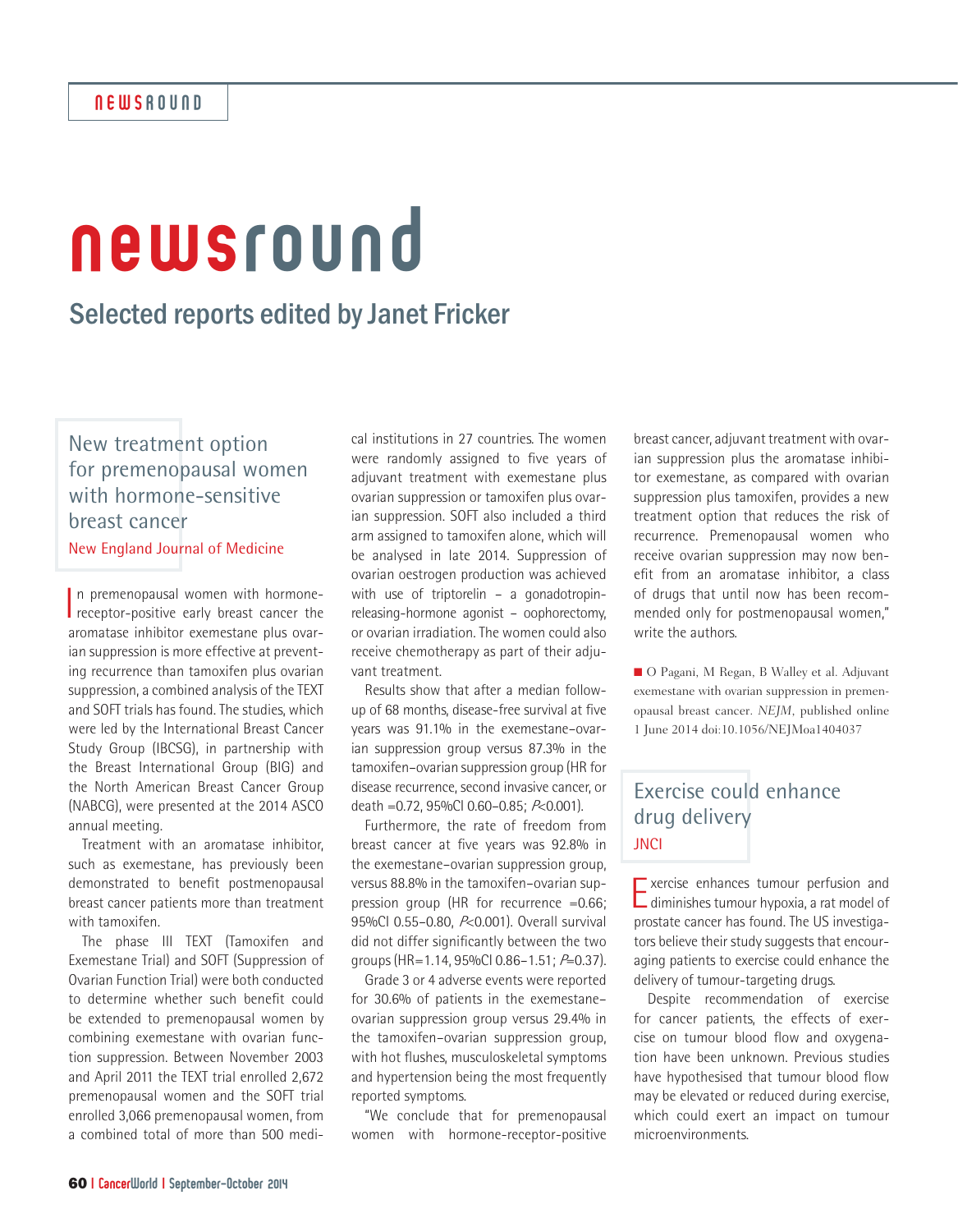#### **NEWSROUND**

In the current study, Bradley Behnke and colleagues, from the University of Florida, Gainesville, randomised 66 male rats aged four to six months to have rat prostate carcinoma cell lines (Dunning R3327-MatLyLu) injected into their ventral prostate  $(n=42)$ or saline ( $n=14$ ). Both injections took place during a surgical procedure. The saline control arm was intended to explore whether results were due to the cancer state or the surgical procedure.

After surgical recovery (>4 hours), the rats were placed on treadmills, and blood flow in the conscious condition was measured at rest and five minutes after the onset of exercise. The vasoconstrictor responsiveness of resistance arterioles was also investigated in vitro after the animals had been sacrificed, using the isolated microvessel technique.

Results show that exercise resulted in an approximately 200% increase in prostate tumour blood flow, which led to an increase in  $O_2$  delivery from a resting value of 3.0 ml  $O_2/m$ in/100 g to 9.3 ml  $O_2/m$ in/100 g during exercise.

During exercise, the average number of patent (i.e. open) vessels per field in the tumour was  $14.3 \pm 0.6$ , which represents an increase from the resting number of 12.7+1.3 (Student *t*-test two-sided  $P=0.02$ ).

Vascular resistance within the prostate tumour was statistically significantly greater at rest when compared with the prostate tissue of control rats. During the rest–exercise transition, prostate tumour vascular resistance decreased approximately 65%; whereas resistance increased slightly in the prostate of the control group.

In arterioles taken from rats that had been injected with tumour cells, the maximal constriction elicited by norepinephrine was blunted by approximately 95% versus rats with healthy prostate arterioles (the control group injected with saline) (P<0.001).

"Overall, these data demonstrate that exercise augments tumor oxygenation, which, considering hypoxia is associated with a more aggressive phenotype, provides a potential mechanism for the reduced rate

of metastasis and tumor growth observed in most studies with chronic exercise and the beneficial effects of exercise after diagnosis of prostate cancer," conclude the authors, adding that it is unknown whether the same response is observed in other solid tumours or at different intensities of exercise.

In an accompanying commentary, Lee Jones, from Memorial Sloan-Kettering Cancer Center, and Mark Dewhirst, from Duke Cancer Institute, write, "Mechanistically driven preclinical investigations in conjunction with biomarker-driven clinical studies will be required to unravel the complex and dynamic relationship between exercise, the host– tumor interaction, and response to therapy."

n D McCullough, J Stabley, D Siemann et al. Modulation of blood flow, hypoxia, and vascular function in orthotopic prostate tumors during exercise. *JNCI* 4 April 2014, 106:dju036 ■ L Jones, M Dewhirst et al. Therapeutic properties of aerobic training after a cancer diagnosis: more than a one-trick pony? *ibid* dju042

Robotic-assisted lobectomy results in more complications and higher costs **Chest** 

R obotic-assisted lobectomy is associated<br>with higher rates of intraoperative injury and bleeding than thoracoscopic lobectomy and is significantly more expensive, finds a population-based US analysis.

The perceived benefits associated with robotic-assisted surgery include less postoperative pain, fewer complications and quicker recovery times. Furthermore, in contrast to current minimally invasive methods, it is considered easier to train surgeons using robotic techniques. However, studies in hysterectomy patients have shown that robotic-assisted procedures (for both benign and malignant conditions) are no better than their laparoscopic counterparts.

For the current study, Subroto Paul and colleagues, from New York Presbyterian Hospital–Weill Cornell Medical College, identified 2,498 robotic-assisted procedures and 37,595 thoracoscopic lobectomies, performed between 2008 and 2011. The procedures were identified from the Nationwide Inpatient Sample (NIS), which contains information on 20% of all hospital discharges from non-government institutions in the US. Codes identified which patients underwent which procedures.

Results showed that the number of lobectomies performed by thoracotomy during the period declined from 74.6% of all lobectomies in 2008 to 59.4% of all lobectomies in 2011.

The unadjusted rate of any complication was 50.1% for robotic-assisted lobectomy compared to 45.2% for thoracoscopic lobectomy (P<0.05). Cardiovascular complications occurred in 23.3% of roboticassisted lobectomy patients versus 20% of thoracoscopic lobectomy patients  $(P<0.05)$ and iatrogenic (due to activities of surgeons) bleeding complications occurred in 5% of robotic-assisted patients versus 2% of other patients (P<0.05). After risk adjustment, only the rate of iatrogenic bleeding complications was found to be higher among those who underwent robotic-assisted lobectomy (adjusted OR=2.64, 95%CI 1.58–4.43).

Robotic-assisted lobectomies cost \$22,582 compared to \$17,874 for thoracoscopic procedures (P<0.05).

The study also showed that a greater proportion of robotic-assisted operations were performed in smaller- to medium-size hospitals, non-teaching hospitals and hospitals with moderate lobectomy volumes.

"Our population based analysis of a national database demonstrates that robotic-assisted lobectomy does not offer any substantial benefit over thoracoscopic lobectomy; and may increase operative risk," write the authors.

Robotic platforms, they add, provide no tactile feedback, and use of the high-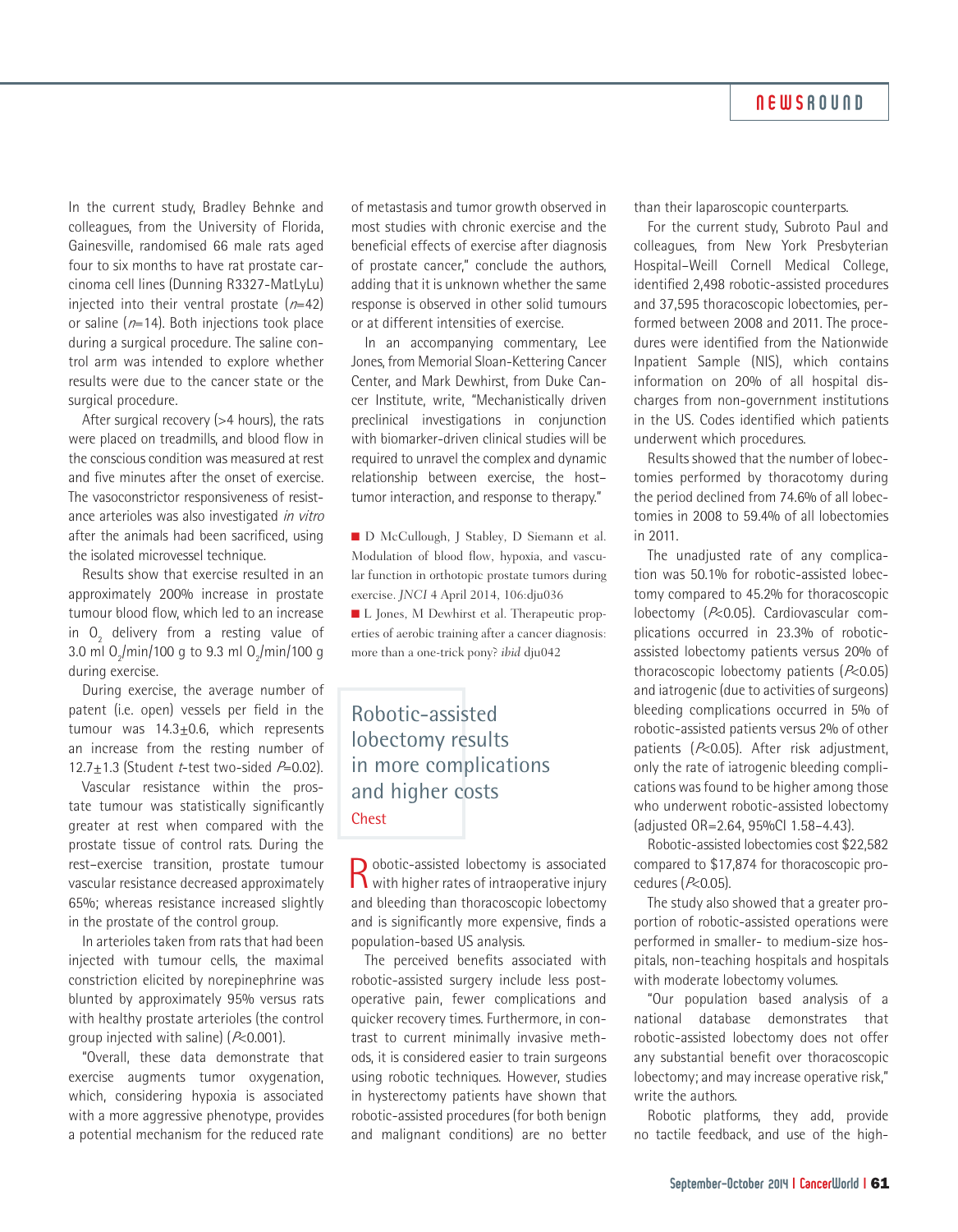definition three-dimensional operative cameras comes at the cost of a lack of surgical perspective. "Both of these factors can also lead to increased chance of injury by robotic arms by inadvertent excess use of force or their movement out of the field of view. This off-screen damage is neither seen nor felt with the greatest risk from surgeons who are not completely familiar with the technology."

Recent introductions of robotic energy and stapling devices and dual consoles for two surgeons, they add, could in future decrease both the costs of robotic surgery and the potential for harm.

■ S Paul, J Jalbert, A Isaacs et al. Nationwide Inpatient Sample (NIS) analysis of roboticassisted lobectomy. *Chest*, published online 8 May 2014, doi:10.1378/chest.13-3032

## Changes in health-related quality of life predict outcome in lung cancer British Journal of Cancer

**Thanges in health-related quality of life** (HRQoL) scores from baseline during treatment provide significant prognostic factors for survival in patients with advanced non-small-cell lung cancer, a secondary analysis of an EORTC study has found.

Many studies and meta-analyses have demonstrated that a patient's baseline HRQoL can predict overall survival across different cancer types, independent of sociodemographic and other clinical prognostic factors. Few studies, however, have investigated whether change in HRQoL from baseline over time offers added predictive value.

In the current study Divine Ediebah, from the EORTC in Brussels, Belgium, investigated whether changes in HRQoL scores from baseline over time were associated with survival, independent of baseline HRQoL scores, in patients with advanced non-small-cell lung cancer. For the study, 391 patients

with stage IIIB or stage IV disease enrolled in the EORTC 08975 study (comparing palliative chemotherapy regimens) had HRQoL assessed at baseline and after each chemotherapy cycle, using the Core 30 and lung cancer modules of the EORTC Quality of Life Questionnaire (EORTC QLQ-C30 and QLQ-LC13). The EORTC QLQ-C30 contains: five functioning scales (physical, role, emotional, cognitive and social), nine symptom scales (fatigue, pain, dyspnoea, appetite loss, sleep disturbance, constipation, diarrhoea, nausea and financial difficulties) and the global health status/QoL scale. The LC13 module contains eight scales assessing lung-cancer-associated symptoms: dyspnoea, pain, coughing, sore mouth, dysphagia, peripheral neuropathy, alopecia and haemoptysis.

The prognostic significance of HRQoL scores at baseline and their changes over time were assessed with Cox regression, after adjusting for clinical and socio-demographic variables. Three different change scores were calculated by subtracting the baseline score from the scores at the end of the first, second and third cycle of treatment.

Results showed that after controlling for covariates, every 10-point increase in baseline pain and dysphagia (difficulty in swallowing) was associated with 11% and 12% increased risk of death. Additionally, every 10-point improvement of physical function at baseline was associated with a 7% lower risk of death, and every 10-point increase in pain was associated with an 8% increased risk of death at cycle 1. Every 10-point increase in social function at cycle 2 was associated with a 9% lower risk of death.

"Our work suggests that the regular HRQoL assessments during the course of treatment could be an early signal of patient deterioration, and raises the hypothesis that interventions to improve pain, physical functioning, dysphagia and social function could have potential to improve survival outcomes," write the authors, adding that appropriate care procedures should be taken when there is an indication that the patient's HRQoL has deteriorated. The util-

ity of this approach to patient management, they add, should be investigated in prospective studies in patients with non-small-cell lung cancer.

n D Ediebah, C Coens, E Zikos et al. Does change in health-related quality of life score predict survival? Analysis of EORTC 08975 lung cancer trial. *Br J Cancer* 13 May 2014, 110:2427–33

## Melatonin improves sleep in breast cancer survivors Breast Cancer Research and Treatment

A mong breast cancer survivors melatonin<br>
Use was associated with improvements in subjective sleep quality without any significant adverse effects, a US study has reported.

Sleep disturbances are common among breast cancer survivors and can have a significant impact on quality of life. Melatonin has been widely evaluated as treatment for jet lag and insomnia, with more limited evidence suggesting a potential role for melatonin supplements in the treatment of depression. It has also been observed that melatonin levels decrease with age, particularly around menopause and may affect hot flushes.

In the current study, Wendy Chen and colleagues, from Brigham and Women's Hospital, set out to examine the effects of melatonin supplementation on sleep, mood and hot flushes in postmenopausal breast cancer survivors. Between March 2007 and March 2009, 95 postmenopausal women with a prior history of stage 0–III breast cancer, who had completed active cancer treatment (including hormonal therapy), were randomly assigned 1:1 to either 3 mg oral melatonin  $(n=48)$ or placebo  $(n=47)$  daily for four months. Women were instructed to take tablets nightly at 9 pm due to melatonin's possible sedating effects. Sleep, mood, and hot